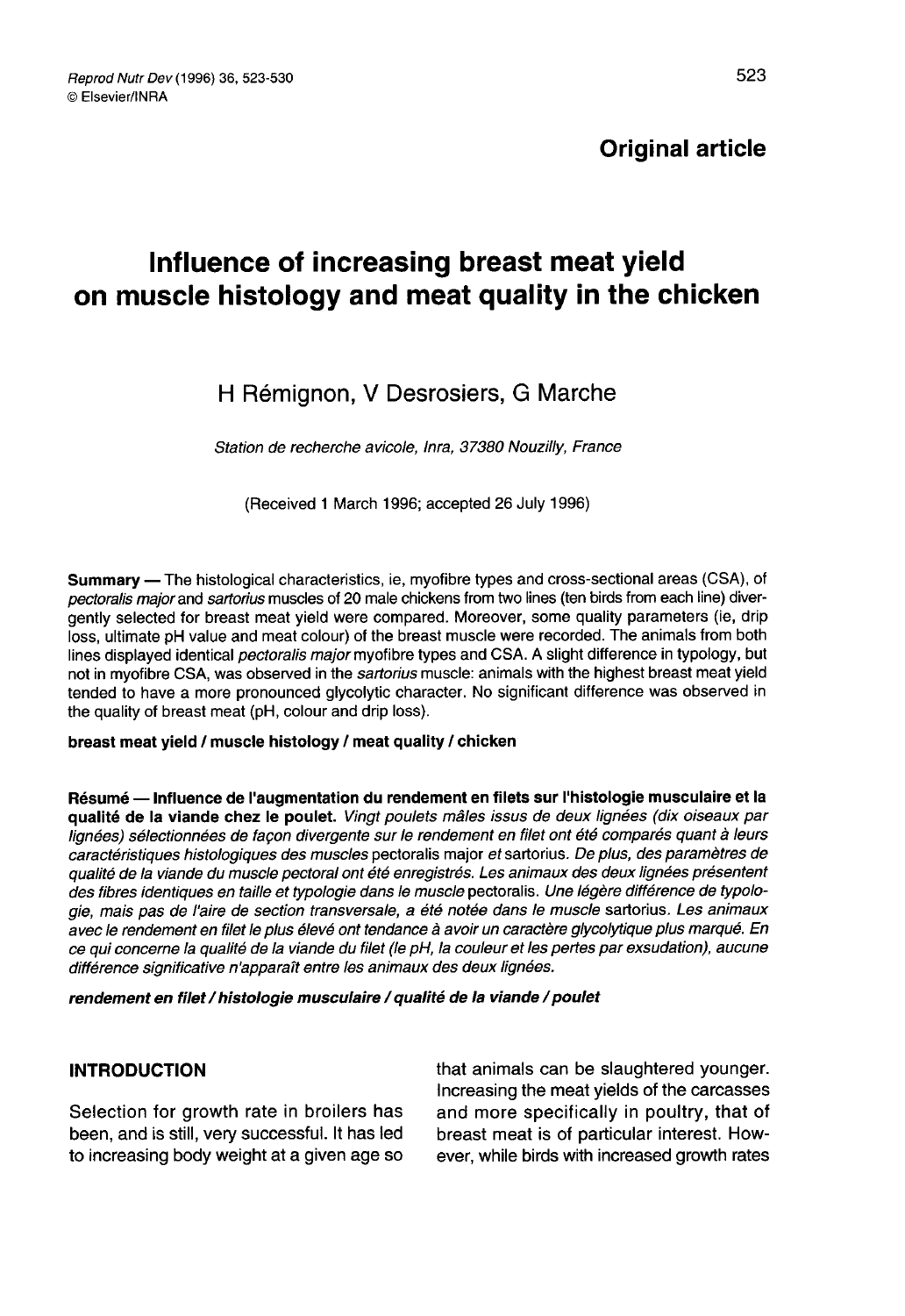have generally heavier muscles, they also have more abdominal fat (Dunnington and Siegel, 1985). This characteristic is not required by poultry breeders, but is consequently of interest to improve the breast meat yields of the birds without increasing their fatness. Ricard et al (1994) reported that it is possible to select animals with a higher breast meat yield and less abdominal fat. Although this study offers interesting data for the grower or the geneticist, no details are given on the meat quality of these animals. It has long been demonstrated that many characteristics of the muscular tissue could be associated with meat quality (Ash more, 1974; Dutson and Carter, 1985). For instance, the metabolic type of the muscle fibres is associated with the colour of meat (oxidative-red, glycolytic-white), its tenderness which is also partly a function of the diameter of the muscle fibres (Crouse et al, 1991), and its flavour and juiciness because oxidative fibres contain more lipids (Mottram and Edwards, 1983). The biochemical properties and the microstructure (Stephan et al, 1990) of these fibres also influence some of the parameters of the postmortem transformation of muscle such as pH decline, drip loss and meat colour (Henckel, 1992). The aim of this study was to compare some properties of muscle and meat from two broiler lines which were selected divergently for their breast meat and abdominal fat yields.

# MATERIALS AND METHODS

Twenty animals (ten from each line) were randomly taken from a selected line (called Y33) or an unselected line (called Y11). The Y33 line was selected through eight generations for high breast meat yield and low abdominal fat. The animals were given access to food and water ad libitum throughout the rearing period. At 7 weeks of age, the animals from both lines were weighed and then stunned and decapitated. Prior to slaughtering, approximately 2 mL of blood was taken from their wing vein to obtain plasma for

creatine kinase (CK) determination using the methods described by Mitchell and Maxwell (1994).

#### Histological measurements

Within 10 min postmortem, two muscles were excised and weighed. The sartorius m (SART, also called extensor iliotibialis anterior m according to George and Berger [1966]) is a thigh muscle which contains both slow (type I) and fast (types Ila and lib) contracting fibres, while the pectoralis major (PM) m contains only fast contracting (type lib) myofibres. In each muscle, the samples used for histochemical examinations were taken along a line parallel to the fibre axis. All samples were tied, usually at a slightly extended length, to wood rods to prevent shortening of the muscles during freezing in isopentane, cooled with liquid nitrogen and stored at - 80 °C until histochemical analysis was performed. Serial cross sections,  $12 \mu m$  thick, were obtained at-20 °C and processed by the myofibrillar ATPase technique after preincubation at pH 4.20, 4.35 and 10.4 (Guth and Samaha, 1969). Myofibres were classified as types I, Ila and Ilb according to the terminology of Barnard et al (1982). Type I fibres were identified as being stable after acid preincubation and labile after alkaline preincubation, while type II fibres were labile after acid and stable after alkaline preincubation. To rule out the possibility of artifactual differences resulting from the histochemical procedure, muscle samples from both lines were put on the same slide during the preparation. Percentages and mean cross-sectional areas (CSA) of each fibre type were determined using a computerized image analysis system (Lefaucheur et al, 1992; for details see Buche, 1990). Percentages and mean CSA were determined on approximately 300 fibres in two random fields for each muscle. Because of its large myofibrillar heterogeneity, the SART muscle was divided into a fast portion (superficial) composed of type Ila and Ilb fibres, and a mixed portion (deep) composed of type I, Ila and lib fibres.

#### Meat parameters

Meat parameters were only measured on the PM muscle.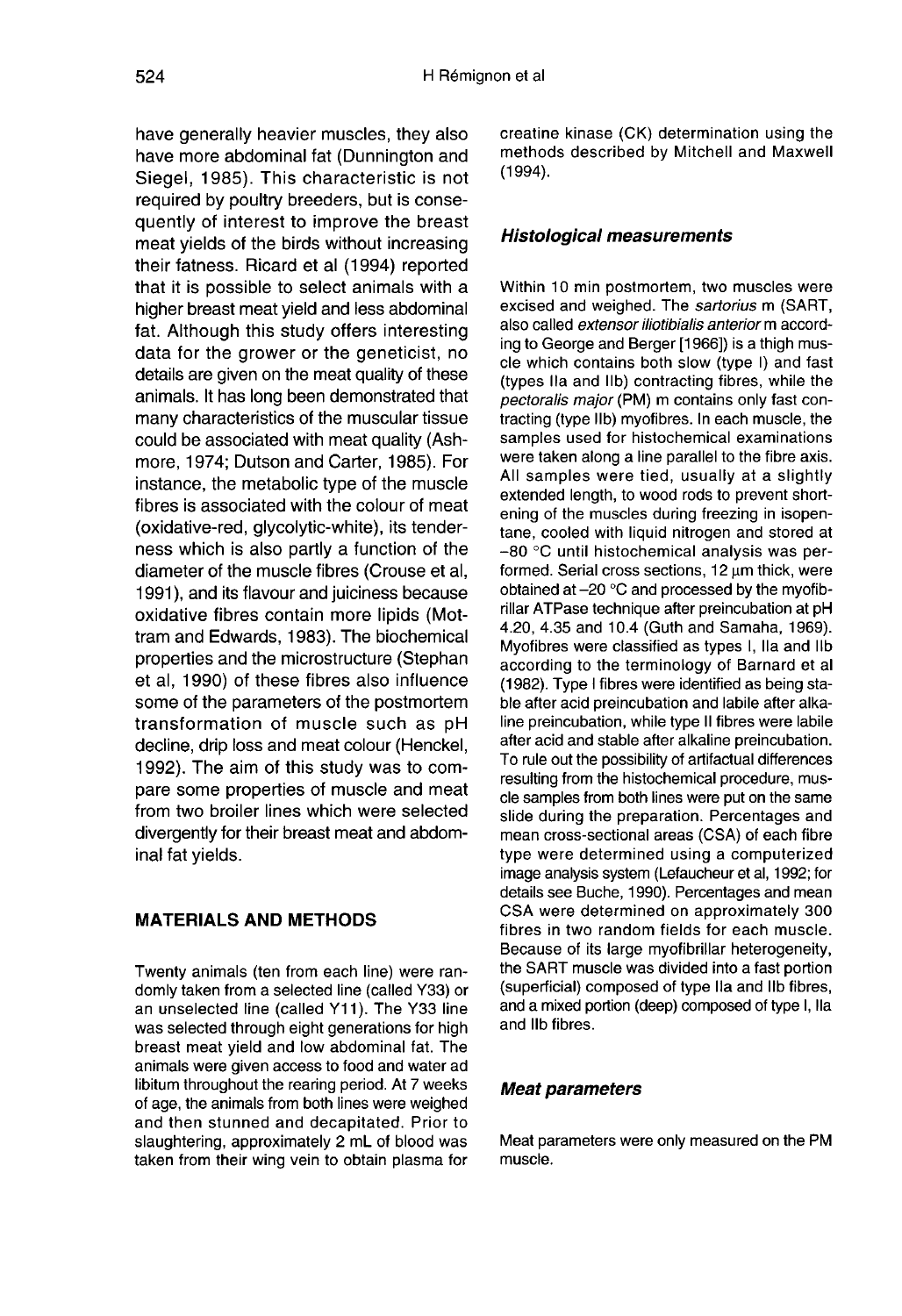#### pH measurements

The measurements were taken at 15 min and 24 h postmortem and referred to as pHl5 and pHu (ultimate pH), respectively. Two grammes of muscles were mixed in a solution of iodo-acetate buffer (5 mM) and the pH value of this solution was recorded with a portable pH-meter equipped with a combined electrode.

#### Drip loss measurements

Immediately after death, one complete PM muscle was weighed and placed in a polyethylene bag. The samples were kept at +4 °C during 24 h, then wiped and weighed. Drip loss was calculated and expressed as the percentage of the initial weight.

# Colour measurements

The colour of the meat was evaluated by measuring L\*, a\* and b\* parameters at 24 h postmortem with the Miniscan spectrocolourimeter (Huntherlab, Reston, VA, USA). Measurements were also performed after 48, 72 and 120 h of storage at +4 °C to estimate the stability of the colour.

# Statistical analysis

The effect of the line on the various parameters was tested using a one-way analysis of variance (GLM procedure of the SAS system, SAS 1989). A Duncan test for multiple mean comparisons was used (SAS, 1989) to determine whether the variations of the meat colour during storage were significant.

# RESULTS

# Body and muscle weight

Table I shows that the body weights of the animals from both lines did not differ. In contrast, animals from the selected line (Y33) exhibited a heavier PM muscle weight (+15%) than animals from the Y11 line. Thus, the selected Y33 line had a better breast meat yield (+12%).

# Myofibre typology

Fibre types are presented in table II. In the PM muscle, which is a completely fast-twitch muscle, no differences in fibres types (100% llb) were found between animals from both lines. On the contrary, the muscle fibre typology in the SART muscle showed some significant differences. In its mixed part (which contains slow-twitch and fast-twitch, or I, Ila and lib fibres), animals from the Y33 line showed more Ilb fast glycolytic myofibres than those from the Y11 line (57 and 50%, respectively). No significant differences were

|              | Y33             | Y11             |       | Line effect |
|--------------|-----------------|-----------------|-------|-------------|
| BW(q)        | $2369 \pm 88$   | $2324 \pm 143$  | 0.72  | ns          |
| PM(q)        | $129 \pm 10$    | $112 \pm 12$    | 12.29 | ۰           |
| Yield (% BW) | $5.47 \pm 0.39$ | $4.83 \pm 0.51$ | 9.67  | $\star$     |

Table I. Comparisons of body weight (BW), pectoralis major (PM) weight and vield in the selected (Y33) and control (Y11) lines. Values are means  $\pm$  SD ( $n = 10$ ).

\*  $P$  < 0.05; ns: not significant.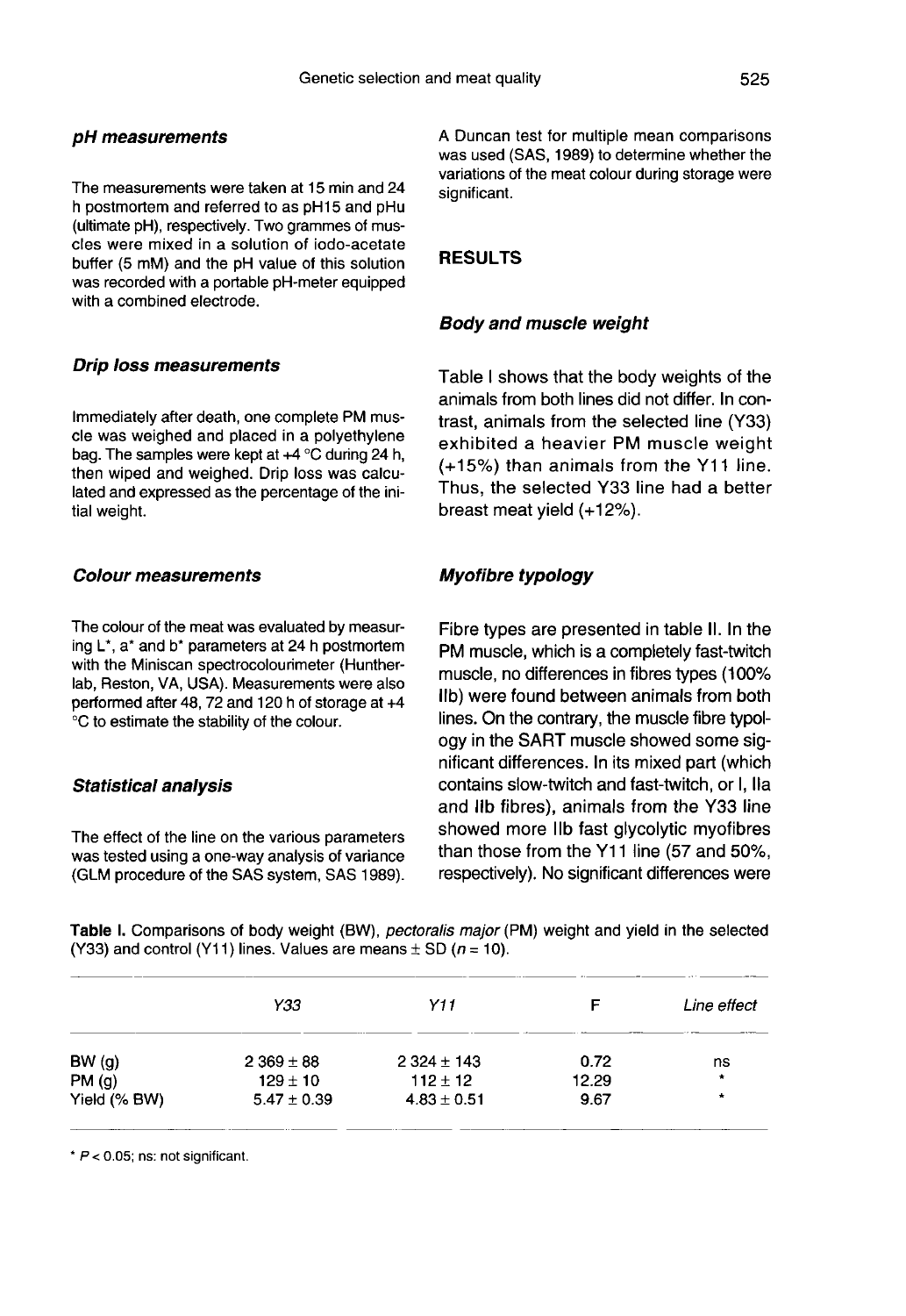found in the percentages of type I and Ila myofibres despite the fact that animals from the Y11 line seemed to have more slow (I) and fast oxydoglycolytic (Ila) myofibres. Unlinke the results found in the mixed part, the fast region of the SART muscle of the animals from the Y33 line had a lower percentage of type lib myofibres (79 and 85% for the Y33 and Y11 lines, respectively).

#### Myofibre areas

Results of the CSA are presented in table Ill. No significant differences were found in the size of the lib fibres in the PM muscle. In the SART muscle, whatever the region or the myofibre type, the selection did not have any effect on the CSA of the fibres. Nevertheless, when the relative areas of the different

Table II. Comparisons of the percentages of myofibres in the *pectoralis major* (PM) and the *sartorius* (SART) muscles of the animals from both lines. Values are means  $\pm$  SD ( $n = 10$ ).

| Muscle      | Y11             | Y33             | F    | Line effect |
|-------------|-----------------|-----------------|------|-------------|
| <b>PM</b>   |                 |                 |      |             |
| Ilb         | 100             | 100             | 0    | ns          |
| SART, fast  |                 |                 |      |             |
| lla         | $15.36 \pm 3.6$ | $21.31 \pm 6.9$ | 4.65 | $\star$     |
| llb         | $84.64 \pm 3.6$ | $78.69 \pm 6.9$ | 4.65 | $\star$     |
| SART, mixed |                 |                 |      |             |
|             | $21.06 \pm 5.5$ | $18.44 \pm 5.8$ | 0.86 | ns          |
| lla         | $28.65 \pm 3.7$ | $24.70 \pm 6.9$ | 2.02 | ns          |
| llb         | $50.30 \pm 4.6$ | $56.86 \pm 6.9$ | 5.07 | $\star$     |

 $* P < 0.05$ ; ns: not significant.

Table III. Comparisons of the cross-sectional areas (in  $\mu$ m<sup>2</sup>) of the different myofibre types in the *pec*toralis major (PM) muscle and in the fast (SR) and mixed (SM) regions of the sartorius (SART) muscle of the animals of both lines. Values are means  $\pm$  SD ( $n = 10$ ).

| Y33            | Y11            | F    | <b>Stat</b> |
|----------------|----------------|------|-------------|
|                |                |      |             |
| $2184 \pm 526$ | $2234 \pm 438$ | 0.05 | ns          |
|                |                |      |             |
| $1362 \pm 269$ | $1255 \pm 291$ | 0.58 | ns          |
| $1461 \pm 292$ | $1340 \pm 171$ | 1.02 | ns          |
| $1402 \pm 158$ | $1418 \pm 257$ | 0.02 | ns          |
|                |                |      |             |
| $1534 \pm 255$ | $1437 \pm 329$ | 0.43 | ns          |
| $1715 \pm 321$ | $1573 \pm 358$ | 0.69 | ns          |
|                |                |      |             |

ns: not significant.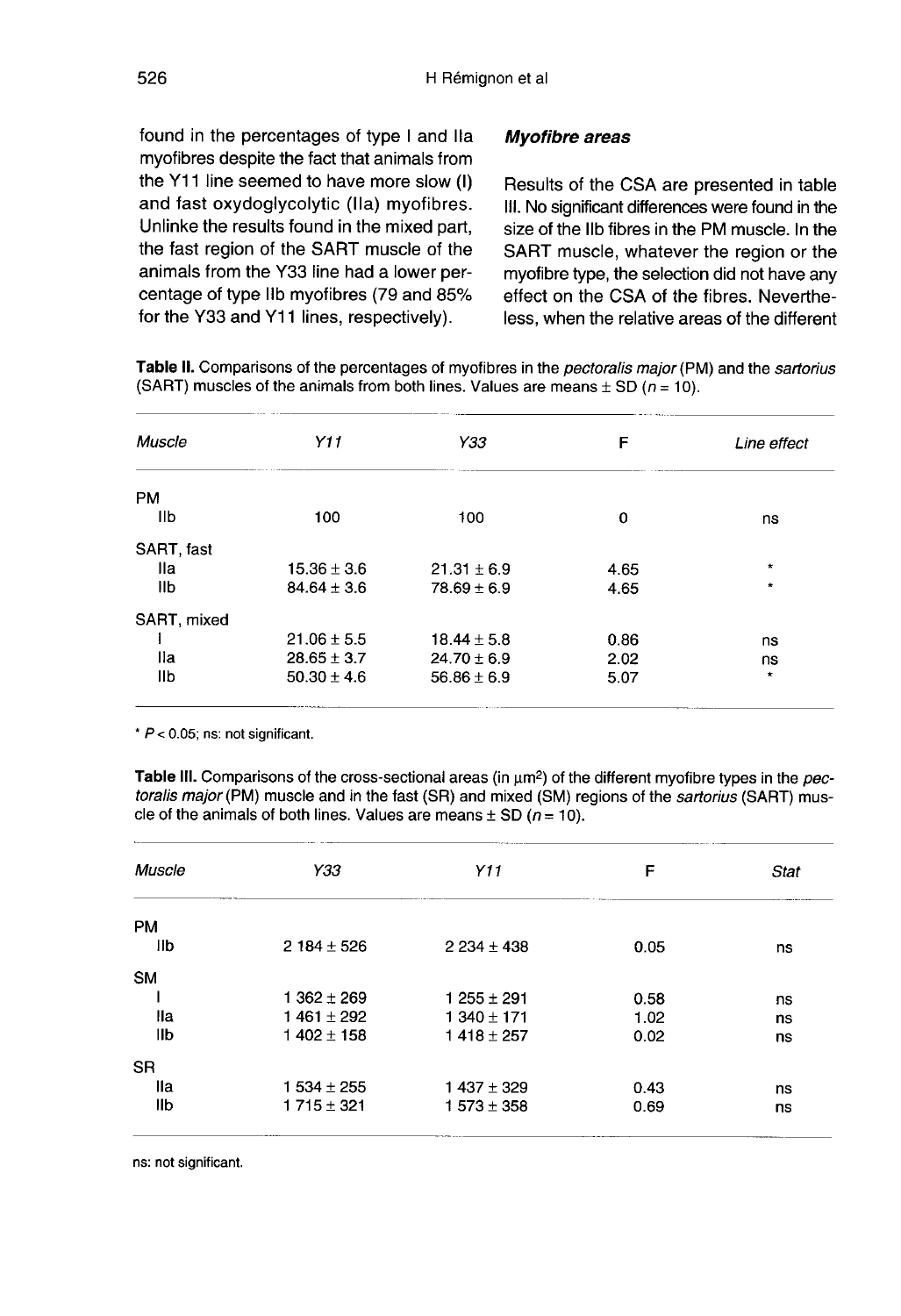myofibre types were calculated in the SART muscle (fig 1), the results showed no differences in the deep part which contains both slow and fast myofibres. On the contrary, in the superficial part (entirely composed of fast contracting fibres) an increase in the relative area occupied by the IIa fibres (and an associate decrease for the lib fibres) was observed in animals from the selected line.

#### Meat quality parameters

Results are presented in table IV and concern the PM muscle. No significant differ-



Fig 1. Comparisons of the relative areas of the different fibre types in the mixed (SM) and in the fast (SR) part of the sartorius muscle. Values are means  $\pm$  SD ( $n = 10$ ) and are computed from the cross-sectional areas and the percentage of each fibre type. ns: not significant,  $p < 0.05$ ;  $\Box$  Y11, ■ Y33.

ences between the animals from both lines were found in the values of the plasma CK activity, pH15 and pHu, drip loss and L\*a\*b\* values. As shown in figure 2, both lines showed similar postmortem variation in colour parameters. Only the b\* value decreased significantly from day 1 to day 5 and this decrease was of similar magnitude in both lines. However, whatever the day, no significant differences were found between both lines for all these parameters.

# **DISCUSSION**

Creatine kinase (CK) is an essential enzyme in skeletal muscle which is released in the plasma of birds in response to exercise, disease or stress (Mitchell et al, 1992). It has been suggested that elevated plasma CK levels indicate muscle damage because this enzyme is largely involved in the muscle energy metabolism but not to this extent in other tissues. In a few studies carried out on fast growing chickens (Mitchell and Sandercoock, 1994) or turkeys (Sosnicki et ai, 1991; Cherel et al, 1995), it has been reported that this type of selection could lead to muscle structure alterations, which are visible by microscopical observations, and which are associated with a CK plasma activity elevation. In the present study, this was not the case either for the microscopical observations or for the CK activities. We may infer from this that the selection for increasing breast meat yield in the chicken does not improve PM muscle integrity.

It has been reported from studies carried out on chickens with different growth rates (Yamashita et al, 1976; Touraille et al, 1981a,b) that the age, rather than the size of the animal was the major factor affecting meat quality. This factor has an effect on taste parameters (particularly tenderness, flavour or juiciness) but not really on drip loss, pH or colour. Nevertheless, some authors have reported that the selection for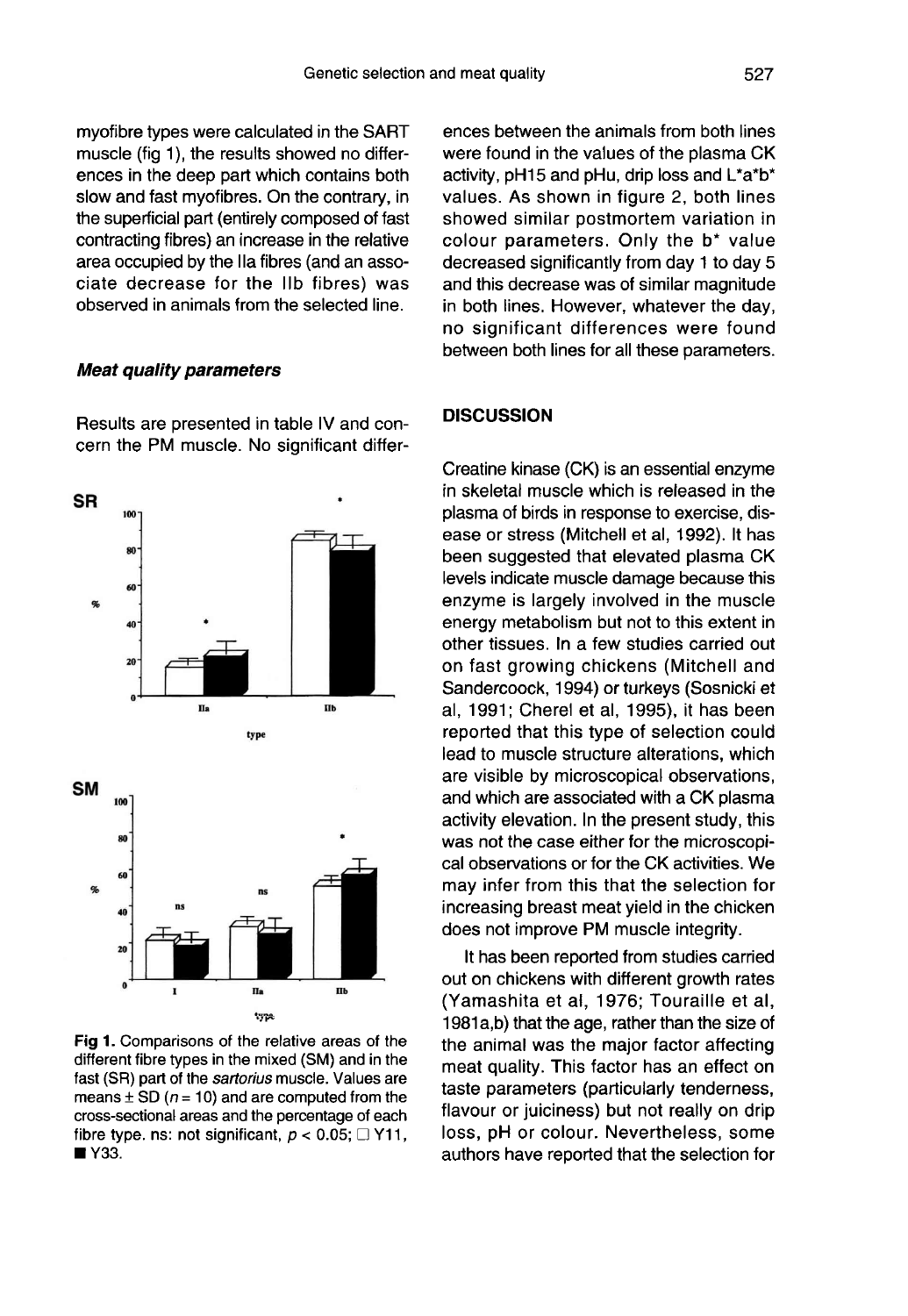

Fig 2. Postmortem variation of colour parameters in the *pectoralis major* muscle during a 5 day storage at +4 °C. Values are means  $\pm$  SD (n = 10);  $\longrightarrow$  Y11,  $\longrightarrow$  Y33.

increasing muscularity could modify the colour of the meat during its storage at 4 °C for a few days, especially in turkeys (Kropf,

1993). In the present work, no particular differences between both lines were recorded concerning the pH values, the water-holding capacity or the colour during a 5 day keeping. It could be concluded therefore that selection for increasing breast meat yield in the chicken does not improve the technological parameters of the meat.

Many studies have been performed on animals with different growth rates, and they generally conclude that increasing growth rate induces dramatic changes in muscle weight and yield. The difference in muscle mass is generally explained by an increase in the CSA of the myofibre. This radial increase is generally associated with an increase in the total number of fibres (TNF) (Moss, 1968; Hooper, 1978). In the present study, no significant differences in the CSA of the different myofibres from the two muscles studied were observed. However, it can be noted that if the animals from both lines had the same breast myofibre sizes, their PM muscle masses were largely different. This difference could therefore be easily explained by a difference in the TNF or in the lengths of the fibers. Thus, the animal from the selected line could present PM muscles with more numerous myofibres. This difference, if it actually exists, in the

|           | Y33              | Y11              |      | Line effect |
|-----------|------------------|------------------|------|-------------|
| $CK$ (IU) | $801 \pm 186$    | $725 \pm 154$    | 0.98 | ns          |
| pH 15 min | $6.37 \pm 0.19$  | $6.41 \pm 0.22$  | 0.16 | ns          |
| pHu       | $5.52 \pm 0.14$  | $5.57 \pm 0.09$  | 0.75 | ns          |
| Drip loss | $1.83 \pm 0.16$  | $1.76 \pm 0.14$  | 1.17 | ns          |
| Ľ         | $51.26 \pm 3.18$ | $51.25 \pm 2.01$ | 0.01 | ns          |
| $a^*$     | $1.68 \pm 0.81$  | $1.59 \pm 0.95$  | 0.05 | ns          |
| b*        | $12.16 \pm 1.78$ | $11.95 \pm 1.01$ | 0.1  | ns          |

Table IV. Comparisons of plasma creatine kinase activity (CK), breast muscle pH, colour (L\*a\*b\* system) and drip loss (as a percentage of weight) in the selected (Y33) and control (Y11) lines. Values are means  $\pm$  SD ( $n = 10$ ).

ns: not significant.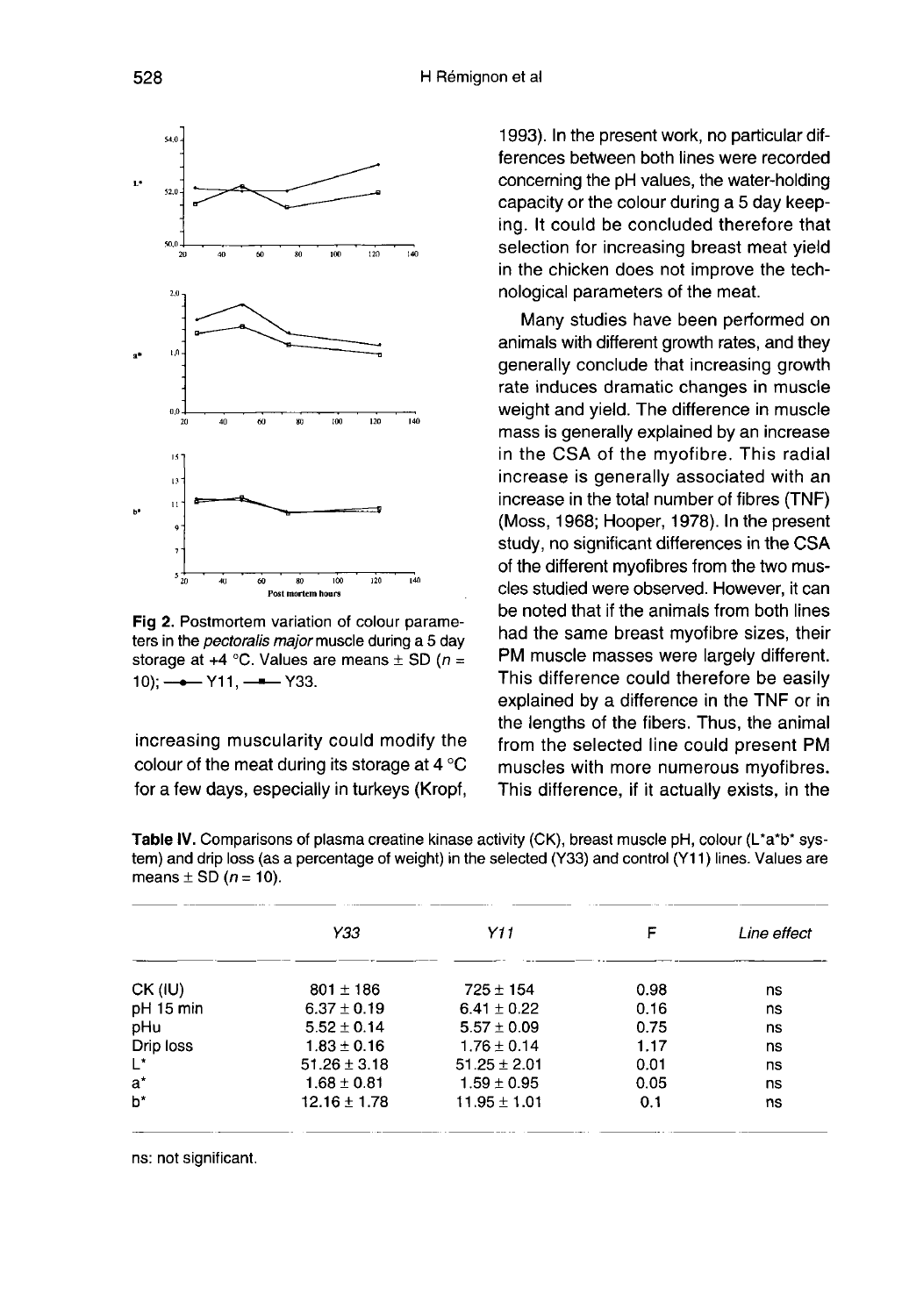TNF of the muscle but not in the CSA of the muscle fibres, could considerably modify the result of the selection for increasing breast meat yield compared to that obtained with animals from fast or slow growing lines (Remignon et al, 1995 in the chicken; Fowler et al, 1980 in the quail).

In poultry, the quantitative changes observed in the muscle organization are generally not associated with modifications in the muscle fibre typology (Aberle and Stewart, 1983). In contrast, in mammals, Ashmore (1974) reported that an increase in muscularity is generally associated with an increase in fast glycolytic (Ilb) muscle fibre percentages. In the present study, results from the PM muscle indicate that there is no fibre type modifications when breast meat yield is increased by genetic selection. On the contrary, in the SART muscle, slight differences in typology were observed. These changes were set towards a more glycolytic metabolism of the entire muscle in the selected Y33 line. This muscle exhibited a very different profile from its superficial to its deep region, but we do not know exactly what are the specific roles of these different parts. Nevertheless, the global typology and the location of this muscle in the thigh are in favour of a red oxydoglycolytic muscle involved in the general posture of the animal. The increase in the PM mass generated by selection could have changed the promptings applied to the different leg muscles, leading them towards a more glycolytic metabolism. This metabolic drift is much more able to respond to the larger requests due to the pectoral mass increase. However, we observed no modifications in the different muscle fibre sizes as was the case in birds subjected to regular exercise (Brackenbury and Holloway, 1991).

These differences in the global typology of the SART muscle result in a major difference when comparing the present results and those obtained with animals with different growth rates. In this latter case, it is

generally reported that the major difference between slow and fast growing birds is the size but not the type of the different myofibres (Horak et al, 1989).

In conclusion, it should be noted that increasing PM muscle mass and yield does not influence the muscle organization and its associated meat technological parameters. Nevertheless, little differences have been found in the typology of one thigh muscle, and if this drift towards a more glycolytic character could be confirmed in other muscles, it could result in a whiter meat. Moreover, the myofibre typology drift could also reveal a major modification of the postural attitude of the selected birds, as could be suggested in the twisted leg syndrome often observed in modern fast growing broiler strains.

#### REFERENCES

- Aberle ED, Stewart TS (1983) Growth of fiber types and apparent fiber number in skeletal muscle of broilerand layer-type chickens. Growth 47, 135-144
- Ashmore CR (1974) Phenotypic expression of muscle fiber types and some implications to meat quality. J Anim Sci 38, 1159-1164
- Barnard EA, Lyles JM, Pizzey JA (1982) Fibre types in chicken skeletal muscles and their changes in muscular dystrophy. J Physiol 331, 333-354
- Brackenbury JH, Holloway SA (1991) Age and exercise effects on mitochondrial density and capillary fibre ratio in bird leg muscle. Br Poult Sci 32, 645-653
- Buche P (1990) RACINE: Un système d'analyses multiimages de coupes sériées. Application à la caractérisation des fibres musculaires. PhD Thesis, Université de Rennes, Rennes, France
- Cherel Y, Houffschmitt P, Darche B, Guigand L, Wyers M (1995) Les fibres hypercontractdes du muscle de dinde : relation avec le stress d'abattage, liaison avec la couleur de la viande. In: Proceedings of the 1<sup>res</sup> Journées de la recherche avicole, Angers, France, 28-30 March 1995, 250-252
- Crouse JD, Koohmaraie M, Seideman SD (1991) The relationship of muscle fibre size to tenderness of beef. Meat Sci 30, 295-302
- Dunnington E, Siegel P (1985) Long-term selection for 8 week body weight in chickens: direct and correlated responses. Theor Appl Genet 71, 305-313
- Dutson TR, Carter A (1985) Microstructure and biochemistry of avian muscle and its relevance to meat processing industries. Poult Sci 64, 1577-1590